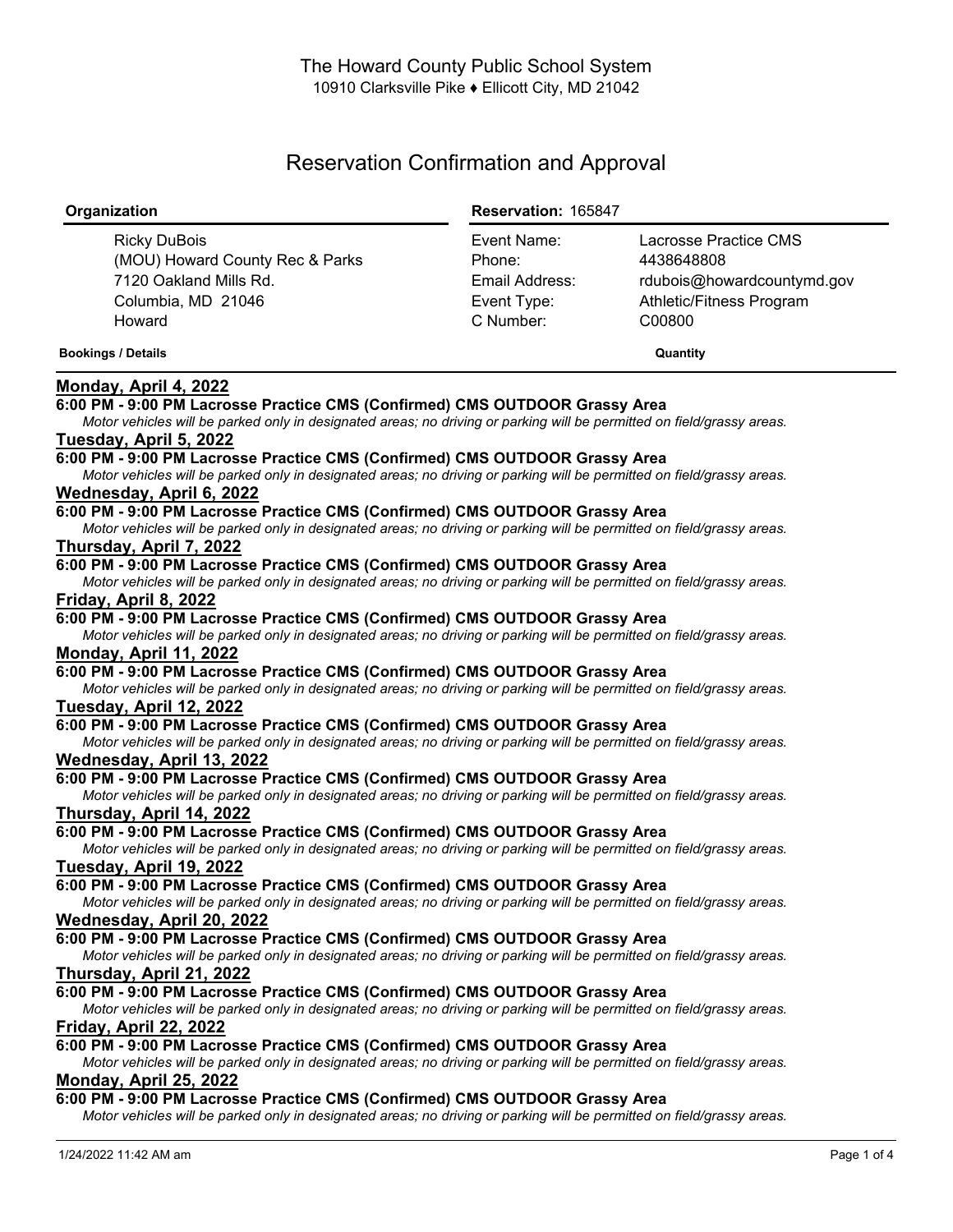#### **Bookings / Details Quantity**

#### **Tuesday, April 26, 2022**

#### **6:00 PM - 9:00 PM Lacrosse Practice CMS (Confirmed) CMS OUTDOOR Grassy Area**

Motor vehicles will be parked only in designated areas; no driving or parking will be permitted on field/grassy areas.

<u> 1989 - Andrea Andrea Andrea Andrea Andrea Andrea Andrea Andrea Andrea Andrea Andrea Andrea Andrea Andrea Andr</u>

# **Wednesday, April 27, 2022**

### **6:00 PM - 9:00 PM Lacrosse Practice CMS (Confirmed) CMS OUTDOOR Grassy Area**

Motor vehicles will be parked only in designated areas; no driving or parking will be permitted on field/grassy areas. **Thursday, April 28, 2022**

**6:00 PM - 9:00 PM Lacrosse Practice CMS (Confirmed) CMS OUTDOOR Grassy Area**

Motor vehicles will be parked only in designated areas; no driving or parking will be permitted on field/grassy areas. **Friday, April 29, 2022**

### **6:00 PM - 9:00 PM Lacrosse Practice CMS (Confirmed) CMS OUTDOOR Grassy Area**

Motor vehicles will be parked only in designated areas; no driving or parking will be permitted on field/grassy areas. **Monday, May 2, 2022**

#### **6:00 PM - 9:00 PM Lacrosse Practice CMS (Confirmed) CMS OUTDOOR Grassy Area**

Motor vehicles will be parked only in designated areas; no driving or parking will be permitted on field/grassy areas. **Tuesday, May 3, 2022**

#### **6:00 PM - 9:00 PM Lacrosse Practice CMS (Confirmed) CMS OUTDOOR Grassy Area**

Motor vehicles will be parked only in designated areas; no driving or parking will be permitted on field/grassy areas. **Wednesday, May 4, 2022**

### **6:00 PM - 9:00 PM Lacrosse Practice CMS (Confirmed) CMS OUTDOOR Grassy Area**

Motor vehicles will be parked only in designated areas; no driving or parking will be permitted on field/grassy areas. **Thursday, May 5, 2022**

#### **6:00 PM - 9:00 PM Lacrosse Practice CMS (Confirmed) CMS OUTDOOR Grassy Area**

Motor vehicles will be parked only in designated areas; no driving or parking will be permitted on field/grassy areas.

**Friday, May 6, 2022**

#### **6:00 PM - 9:00 PM Lacrosse Practice CMS (Confirmed) CMS OUTDOOR Grassy Area**

Motor vehicles will be parked only in designated areas; no driving or parking will be permitted on field/grassy areas. **Monday, May 9, 2022**

#### **6:00 PM - 9:00 PM Lacrosse Practice CMS (Confirmed) CMS OUTDOOR Grassy Area**

Motor vehicles will be parked only in designated areas; no driving or parking will be permitted on field/grassy areas. **Tuesday, May 10, 2022**

#### **6:00 PM - 9:00 PM Lacrosse Practice CMS (Confirmed) CMS OUTDOOR Grassy Area**

Motor vehicles will be parked only in designated areas; no driving or parking will be permitted on field/grassy areas.

# **Wednesday, May 11, 2022**

### **6:00 PM - 9:00 PM Lacrosse Practice CMS (Confirmed) CMS OUTDOOR Grassy Area**

Motor vehicles will be parked only in designated areas; no driving or parking will be permitted on field/grassy areas.

**Thursday, May 12, 2022**

#### **6:00 PM - 9:00 PM Lacrosse Practice CMS (Confirmed) CMS OUTDOOR Grassy Area**

Motor vehicles will be parked only in designated areas; no driving or parking will be permitted on field/grassy areas. **Friday, May 13, 2022**

#### **6:00 PM - 9:00 PM Lacrosse Practice CMS (Confirmed) CMS OUTDOOR Grassy Area**

Motor vehicles will be parked only in designated areas; no driving or parking will be permitted on field/grassy areas. **Monday, May 16, 2022**

#### **6:00 PM - 9:00 PM Lacrosse Practice CMS (Confirmed) CMS OUTDOOR Grassy Area**

Motor vehicles will be parked only in designated areas; no driving or parking will be permitted on field/grassy areas. **Tuesday, May 17, 2022**

#### **6:00 PM - 9:00 PM Lacrosse Practice CMS (Confirmed) CMS OUTDOOR Grassy Area**

Motor vehicles will be parked only in designated areas; no driving or parking will be permitted on field/grassy areas. **Wednesday, May 18, 2022**

### **6:00 PM - 9:00 PM Lacrosse Practice CMS (Confirmed) CMS OUTDOOR Grassy Area**

Motor vehicles will be parked only in designated areas; no driving or parking will be permitted on field/grassy areas. **Thursday, May 19, 2022**

# **6:00 PM - 9:00 PM Lacrosse Practice CMS (Confirmed) CMS OUTDOOR Grassy Area**

Motor vehicles will be parked only in designated areas; no driving or parking will be permitted on field/grassy areas.

# **Monday, May 23, 2022**

#### **6:00 PM - 9:00 PM Lacrosse Practice CMS (Confirmed) CMS OUTDOOR Grassy Area**

Motor vehicles will be parked only in designated areas; no driving or parking will be permitted on field/grassy areas.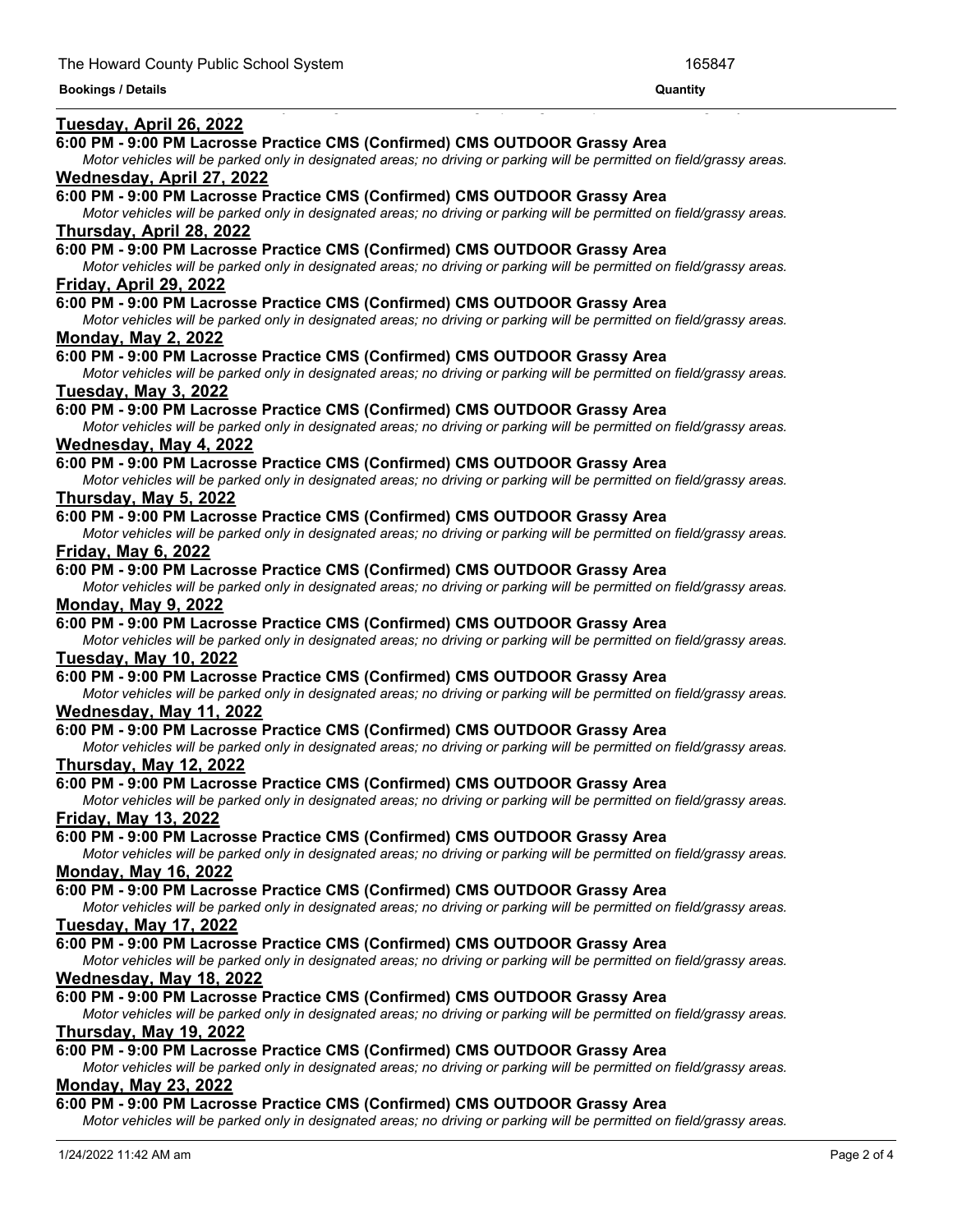#### **Bookings / Details Quantity**

#### **Tuesday, May 24, 2022**

#### **6:00 PM - 9:00 PM Lacrosse Practice CMS (Confirmed) CMS OUTDOOR Grassy Area**

Motor vehicles will be parked only in designated areas; no driving or parking will be permitted on field/grassy areas. **Wednesday, May 25, 2022**

*Motor vehicles will be parked only in designated areas; no driving or parking will be permitted on field/grassy areas.*

## **6:00 PM - 9:00 PM Lacrosse Practice CMS (Confirmed) CMS OUTDOOR Grassy Area**

Motor vehicles will be parked only in designated areas; no driving or parking will be permitted on field/grassy areas. **Thursday, May 26, 2022**

**6:00 PM - 9:00 PM Lacrosse Practice CMS (Confirmed) CMS OUTDOOR Grassy Area**

Motor vehicles will be parked only in designated areas; no driving or parking will be permitted on field/grassy areas. **Friday, May 27, 2022**

#### **6:00 PM - 9:00 PM Lacrosse Practice CMS (Confirmed) CMS OUTDOOR Grassy Area**

Motor vehicles will be parked only in designated areas; no driving or parking will be permitted on field/grassy areas.

# **Tuesday, May 31, 2022**

### **6:00 PM - 9:00 PM Lacrosse Practice CMS (Confirmed) CMS OUTDOOR Grassy Area**

Motor vehicles will be parked only in designated areas; no driving or parking will be permitted on field/grassy areas. **Wednesday, June 1, 2022**

#### **6:00 PM - 9:00 PM Lacrosse Practice CMS (Confirmed) CMS OUTDOOR Grassy Area**

Motor vehicles will be parked only in designated areas; no driving or parking will be permitted on field/grassy areas. **Thursday, June 2, 2022**

#### **6:00 PM - 9:00 PM Lacrosse Practice CMS (Confirmed) CMS OUTDOOR Grassy Area**

Motor vehicles will be parked only in designated areas; no driving or parking will be permitted on field/grassy areas. **Friday, June 3, 2022**

#### **6:00 PM - 9:00 PM Lacrosse Practice CMS (Confirmed) CMS OUTDOOR Grassy Area**

Motor vehicles will be parked only in designated areas; no driving or parking will be permitted on field/grassy areas. **Monday, June 6, 2022**

#### **6:00 PM - 9:00 PM Lacrosse Practice CMS (Confirmed) CMS OUTDOOR Grassy Area**

Motor vehicles will be parked only in designated areas; no driving or parking will be permitted on field/grassy areas. **Tuesday, June 7, 2022**

#### **6:00 PM - 9:00 PM Lacrosse Practice CMS (Confirmed) CMS OUTDOOR Grassy Area**

Motor vehicles will be parked only in designated areas; no driving or parking will be permitted on field/grassy areas. **Wednesday, June 8, 2022**

#### **6:00 PM - 9:00 PM Lacrosse Practice CMS (Confirmed) CMS OUTDOOR Grassy Area**

Motor vehicles will be parked only in designated areas; no driving or parking will be permitted on field/grassy areas. **Thursday, June 9, 2022**

### **6:00 PM - 9:00 PM Lacrosse Practice CMS (Confirmed) CMS OUTDOOR Grassy Area**

Motor vehicles will be parked only in designated areas; no driving or parking will be permitted on field/grassy areas.

**Friday, June 10, 2022**

### **6:00 PM - 9:00 PM Lacrosse Practice CMS (Confirmed) CMS OUTDOOR Grassy Area**

Motor vehicles will be parked only in designated areas; no driving or parking will be permitted on field/grassy areas. **Monday, June 13, 2022**

#### **6:00 PM - 9:00 PM Lacrosse Practice CMS (Confirmed) CMS OUTDOOR Grassy Area**

Motor vehicles will be parked only in designated areas; no driving or parking will be permitted on field/grassy areas. **Tuesday, June 14, 2022**

#### **6:00 PM - 9:00 PM Lacrosse Practice CMS (Confirmed) CMS OUTDOOR Grassy Area**

Motor vehicles will be parked only in designated areas; no driving or parking will be permitted on field/grassy areas. **Wednesday, June 15, 2022**

# **6:00 PM - 9:00 PM Lacrosse Practice CMS (Confirmed) CMS OUTDOOR Grassy Area**

Motor vehicles will be parked only in designated areas; no driving or parking will be permitted on field/grassy areas. **Thursday, June 16, 2022**

### **6:00 PM - 9:00 PM Lacrosse Practice CMS (Confirmed) CMS OUTDOOR Grassy Area**

Motor vehicles will be parked only in designated areas; no driving or parking will be permitted on field/grassy areas. **Friday, June 17, 2022**

### **6:00 PM - 9:00 PM Lacrosse Practice CMS (Confirmed) CMS OUTDOOR Grassy Area**

Motor vehicles will be parked only in designated areas; no driving or parking will be permitted on field/grassy areas.

Clarksville Middle (8:25am-3:10pm) Building Notes *Clarksville Middle*